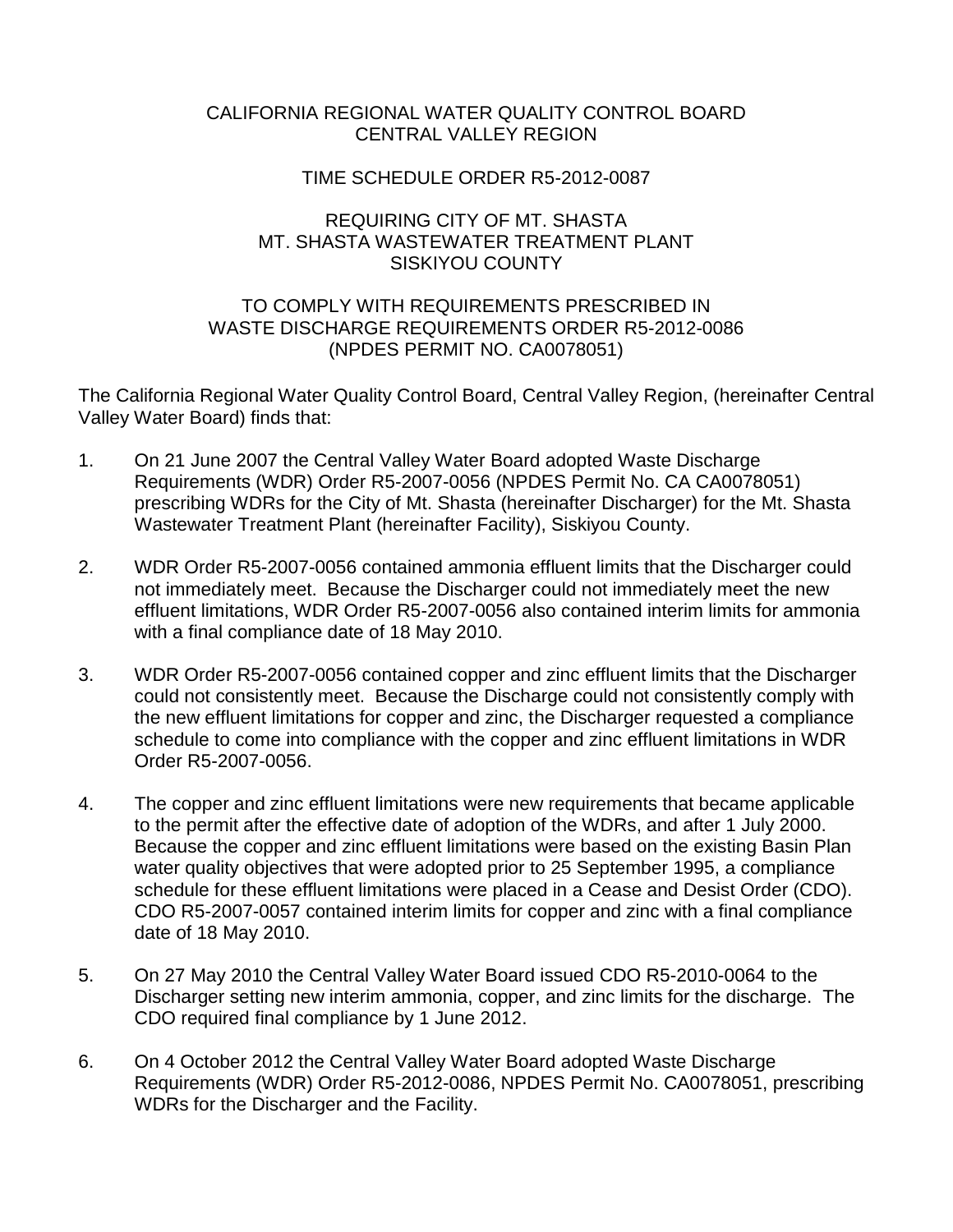7. WDR Order R5-2012-0086 contains Final Effluent Limitations IV.A.1.a., which reads, in part, as follows:

|                              |              | <b>Effluent Limitations</b> |                                |                                        |                                        |  |
|------------------------------|--------------|-----------------------------|--------------------------------|----------------------------------------|----------------------------------------|--|
| <b>Parameter</b>             | <b>Units</b> | Average<br><b>Monthly</b>   | <b>Maximum</b><br><b>Daily</b> | <b>Instantaneous</b><br><b>Minimum</b> | <b>Instantaneous</b><br><b>Maximum</b> |  |
| Ammonia                      | mg/L         | 4.6                         | 8.4                            | --                                     | $- -$                                  |  |
| Copper, Total<br>Recoverable | ug/L         | 9.1                         | 19.3                           | --                                     | $- -$                                  |  |
| Zinc, Total<br>Recoverable   | ug/L         | 12.9                        | 26.2                           | --                                     | $- -$                                  |  |

#### Table 6A. Final Effluent Limitations

- 8. The effluent limitations specified in WDR Order R5-2012-0086 for ammonia is based on implementation of the National Recommended Ambient Water Quality Criteria (NAWQC) for protection of freshwater aquatic life.
- 9. The effluent limitations specified in WDR Order R5-2012-0086 for copper and zinc are based on the California Toxics Rule and the *Water Quality Control Plan, Fourth Edition, for the Sacramento River and San Joaquin River Basins* (Basin Plan).
- 10. California Water Code (CWC) section 13300 states: "*Whenever a regional board finds that a discharge of waste is taking place or threatening to take place that violates or will violate requirements prescribed by the regional board, or the state board, or that the waste collection, treatment, or disposal facilities of a discharger are approaching capacity, the board may require the discharger to submit for approval of the board, with such modifications as it may deem necessary, a detailed time schedule of specific actions the discharger shall take in order to correct or prevent a violation of requirements.*"
- 11. Federal regulations, 40 CFR 122.44 (d)(1)(i), require that NPDES permit effluent limitations must control all pollutants which are or may be discharged at a level which will cause or have the reasonable potential to cause or contribute to an in-stream excursion above any State water quality standard, including any narrative criteria for water quality. Beneficial uses, together with their corresponding water quality objectives or promulgated water quality criteria, can be defined per federal regulations as water quality standards.
- 12. In accordance with CWC section 13385(j)(3), the Central Valley Water Board finds that, based upon results of effluent monitoring, the Discharger is not able to consistently comply with the new effluent limitations for ammonia, copper, and zinc at Discharge Point No. 001. These limitations are based on new requirements that become applicable to the Order after the effective date of the waste discharge requirements, and after 1 July 2000, for which new or modified control measures are necessary in order to comply with the limitation, and the new or modified control measures cannot be designed, installed, and put into operation within 30 calendar days.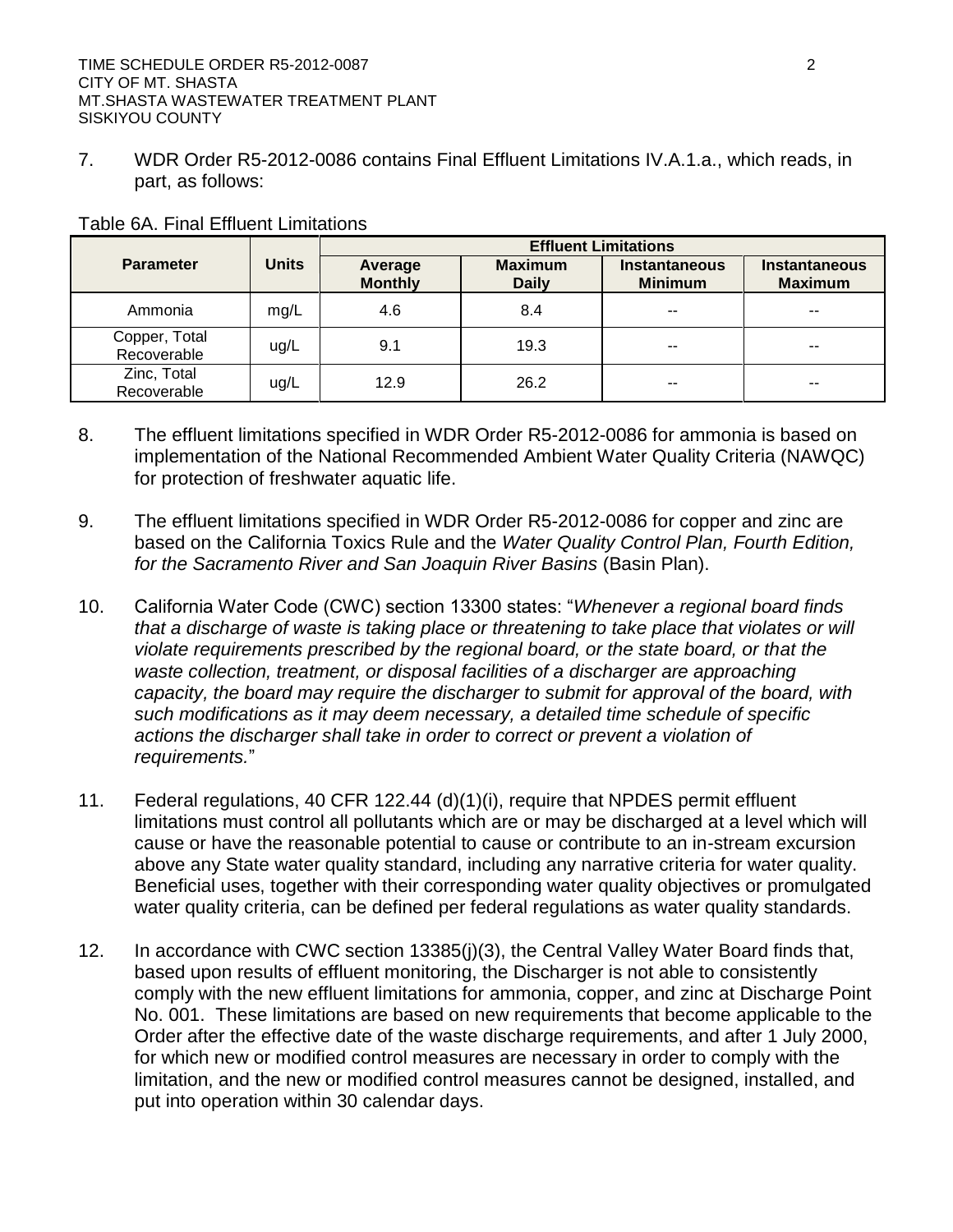13. Immediate compliance with the final effluent limitations contained in WDR Order R5- 2012-0086 for ammonia, copper, and zinc at Discharge Point No. 001 is not possible or practicable. The Clean Water Act and the California Water Code authorize time schedules for achieving compliance. The Discharger is proposing to conduct upgrades to the plant to come into compliance with the applicable effluent limitations. The Clean Water Act and the California Water Code authorize time schedules for achieving compliance. The following table summarizes the effluent monitoring data obtained from January 2007 to June 2011 for ammonia, and September 2007 through May 2011 for both copper and zinc:

| <b>Parameter</b>             | <b>Units</b> | <b>MEC</b> | <b>Mean</b> | <b>Standard</b><br><b>Deviation</b> | # of Samples |
|------------------------------|--------------|------------|-------------|-------------------------------------|--------------|
| Ammonia                      | mg/L         | 18.1       | 10.47       | 5.23                                | 21           |
| Copper, Total<br>Recoverable | ug/L         | 32         | 9.03        | 6.17                                | 45           |
| Zinc, Total<br>Recoverable   | ug/L         | 47.6       | 14.84       | 9.21                                | 46           |

- 14. For compliance with the final effluent limitations for ammonia, copper, and zinc, the Discharger requires additional time to complete upgrades sufficient to comply with the final effluent limits, or conduct studies sufficient to justify alternate final effluent limits. Necessary activities include engineering feasibility and design studies, environmental documentation if required, permitting, and financing.
- 15. On **26 July 2012,** the Discharger submitted justification for a compliance schedule for ammonia, copper, and zinc.
- 16. This Order provides a time schedule for the Discharger to develop, submit and implement methods of compliance, and/or construct the necessary treatment plant upgrades to meet the final effluent limitations.
- 17. California Water Code (CWC) section 13300 states:

Whenever a regional board finds that a discharge of waste is taking place or threatening to take place that violates or will violate requirements prescribed by the regional board, or the state board, or that the waste collection, treatment, or disposal facilities of a discharger are approaching capacity, the board may require the discharger to submit for approval of the board, with such modifications as it may deem necessary, a detailed time schedule of specific actions the discharger shall take in order to correct or prevent a violation of requirements.

18. CWC subsections 13385(h) and (i) require the Central Valley Water Board to impose mandatory minimum penalties upon dischargers that violate certain effluent limitations. CWC section 13385(j)(3) provides protection from mandatory minimum penalties for violations of an effluent limitation when: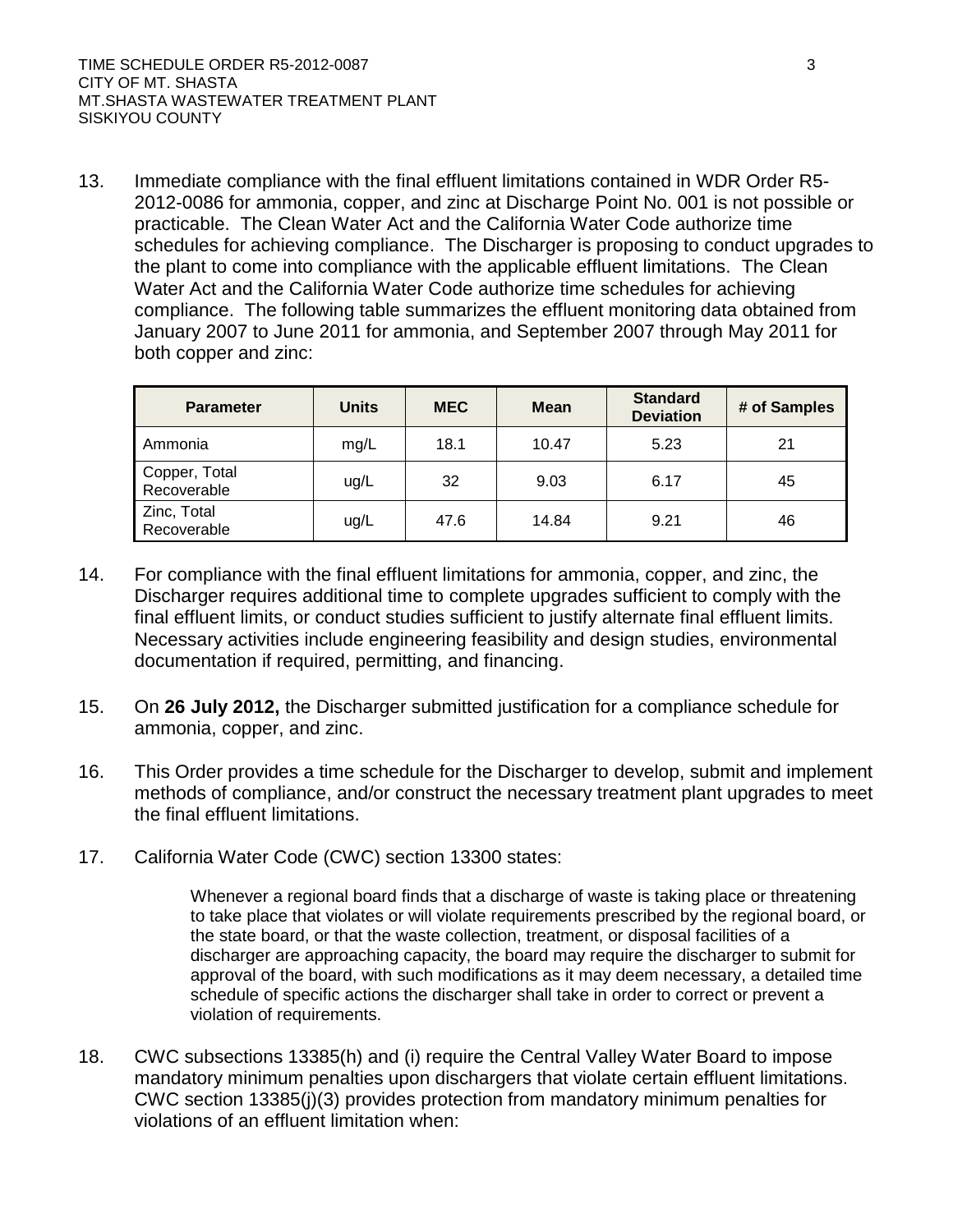… the waste discharge is in compliance with either a cease and desist order issued pursuant to section 13301 or a time schedule order issued pursuant to section 13300 or 13308, if all of the following requirements are met:

(A) The cease and desist order or time schedule is issued on or after July 1, 2000, and specifies the actions that the discharger is required to take in order to correct the violations that would otherwise be subject to subdivisions (h) and (i).

(B) The regional board finds that, for one of the following reasons, the discharger is not able to consistently comply with one or more of the effluent limitations established in the waste discharge requirements applicable to the waste discharge:

(i) The effluent limitation is a new, more stringent, or modified regulatory requirement that has become applicable to the waste discharge after the effective date of the waste discharge requirements and after July 1, 2000, new or modified control measures are necessary in order to comply with the effluent limitation, and the new or modified control measures cannot be designed, installed, and put into operation within 30 calendar days.

(C) The regional board establishes a time schedule for bringing the waste discharge into compliance with the effluent limitation that is as short as possible, taking into account the technological, operational, and economic factors that affect the design, development, and implementation of the control measures that are necessary to comply with the effluent limitation. For the purposes of this subdivision, the time schedule may not exceed five years in length…. If the time schedule exceeds one year from the effective date of the order, the schedule shall include interim requirements and the dates for their achievement. The interim requirements shall include both of the following:

(i) Effluent limitations for the pollutant or pollutants of concern.

(ii) Actions and milestones leading to compliance with the effluent limitation.

(D) The discharger has prepared and is implementing in a timely and proper manner, or is required by the regional board to prepare and implement, a pollution prevention plan pursuant to section 13263.3.

- 19. The time schedule order satisfies provisions of CWC section 13385(j)(3) as follows:
	- 13385(j)(3)(A): This time schedule order is being issued after July 1, 2000, and specifies actions that the Discharger must take to correct the violations that would be subject to enforcement actions (see Compliance Time Schedule Table on Page 8).
	- 13385(j)(3)(B)(i): This time schedule order includes new effluent limits that become effective after the July 1, 2000 date, and may require new or modified control measures in order to comply with the final effluent limits. Additionally, the Discharger has provided a feasibility study indicating it would take approximately **5** years to secure funding to conduct upgrades to the treatment plant to meet the new final effluent limitations. Therefore the new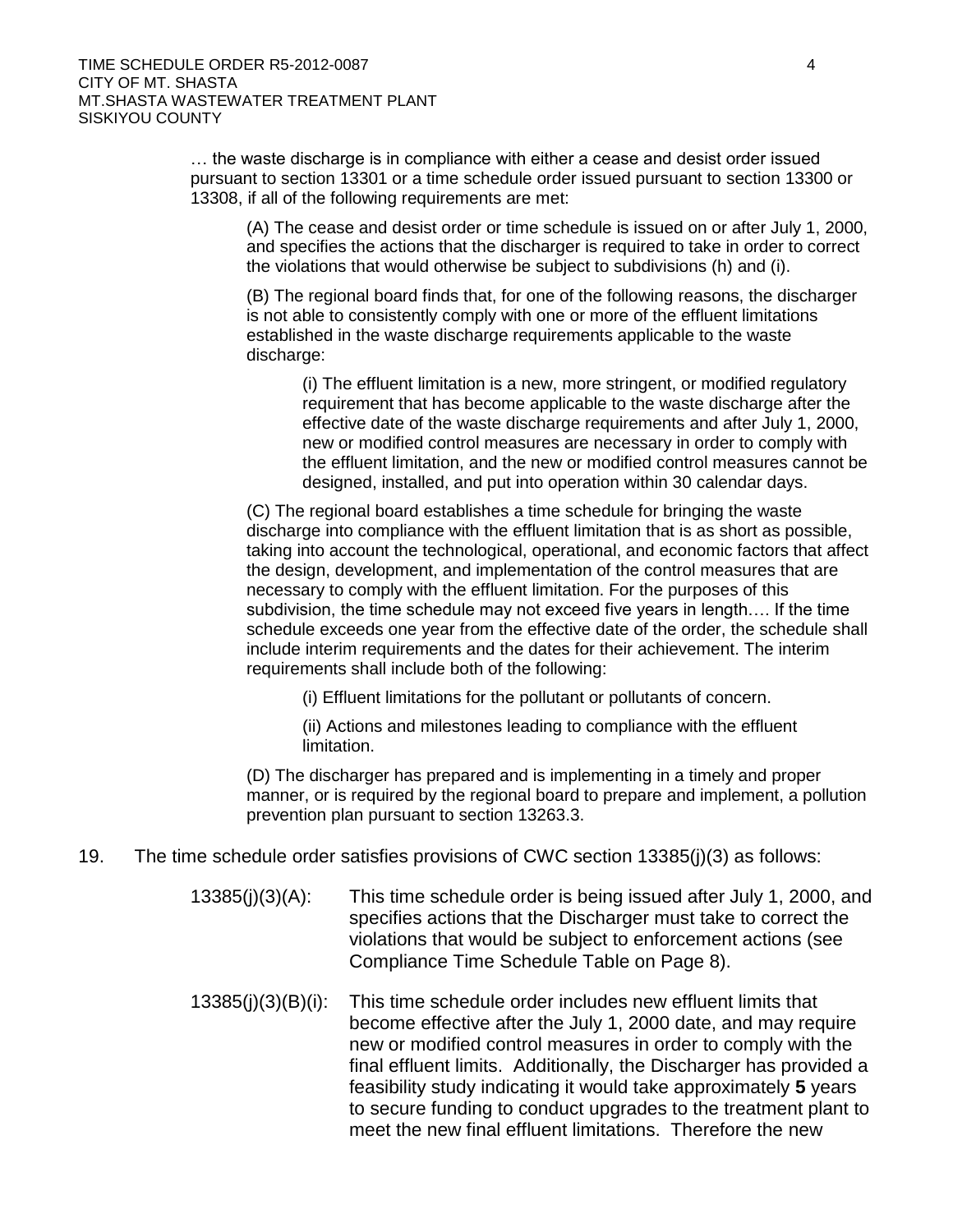modifications cannot be designed, installed, or put into operation within 30 calendar days.

- 13385(j)(3)(C): The Discharger has provided a feasibility study that indicates it will take approximately 5 years to meet the new final effluent limitations. To meet the new final limitations, the Discharger will have to conduct upgrades to the treatment plant. This timeframe is as short as possible, considering the major upgrades the plant will have to complete to meet the final effluent limitations.
- 13385(j)(3)(C)(i): This time schedule order contains effluent limits for the constituents of concern which are ammonia, copper and zinc.
- 13385(j)(3)(C)(ii): This time schedule order contains milestones and actions which lead to compliance with the final effluent limitations (See the Compliance Time Schedule Table on Page 8).
- 13385(j)(3)(D): This time schedule order contains a requirement that the Discharger must submit and implement a pollution prevention plan within 6 months after adoption of the time schedule order.
- 20. CWC section 13385(h) and (i) require the Central Valley Water Board to impose mandatory minimum penalties upon dischargers that violate certain effluent limitations. CWC section 13385(j) exempts certain violations from the mandatory minimum penalties. CWC section 13385(j)(3) exempts the discharge from mandatory minimum penalties "*where the waste discharge is in compliance with either a cease and desist order issued pursuant to Section 13301 or a time schedule order issued pursuant to Section 13300, if all the [specified] requirements are met.*"
- 21. Compliance with this Order exempts the Discharger from mandatory penalties for violations of the final effluent limitations for ammonia, copper, and zinc, in accordance with CWC section 13385(j)(3). CWC section 13385(j)(3) requires the Discharger to update and implement a pollution prevention plan pursuant to section 13263.3 of the California Water Code. Therefore, a pollution prevention plan will be necessary for ammonia, copper, and zinc in order to effectively reduce the effluent concentrations by source control measures.
- 22. Since the time schedule for completion of actions necessary to bring the waste discharge into compliance exceeds 1 year, this Order includes interim requirements and dates for achievement. The time schedule does not exceed 5 years.
- 23. The compliance time schedule in this Order includes interim performance-based effluent limitations for ammonia, copper, and zinc. Interim effluent limitations consist of a maximum daily and average monthly effluent concentration derived using sample data provided by the Discharger demonstrating actual treatment plant performance. The method to set interim effluent limitations depends on the number of sample data.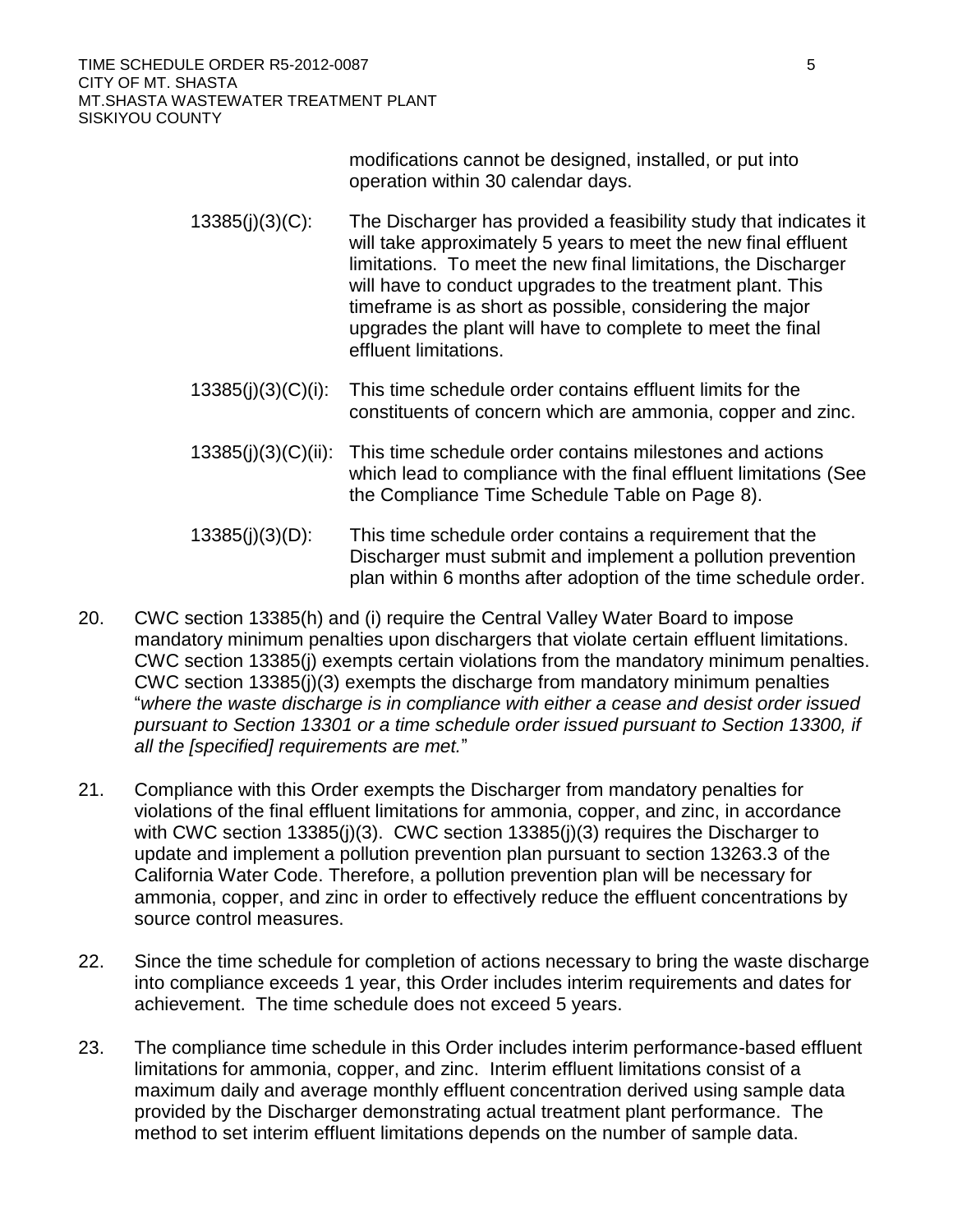- a. **10 or more data points.** In developing the interim limitations, when there are 10 sampling data points or more, sampling and laboratory variability is accounted for by establishing interim limits that are based on normally distributed data where 99.9% of the data points will lie within 3.3 standard deviations of the mean (Basic Statistical Methods for Engineers and Scientists, Kennedy and Neville, Harper and Row, 3rd Edition, January 1986). Where actual sampling shows an exceedance of the proposed 3.3 standard deviation limit, the maximum effluent concentration (MEC) has been established as the interim limitation.
- b. **Less than 10 data points.** When there are less than 10 sampling data points available, the *Technical Support Document for Water Quality-Based Toxics Control* (EPA/505/2-90-001) (TSD) recommends a coefficient of variation of 0.6 be utilized as representative of wastewater effluent sampling. The TSD recognizes that a minimum of 10 data points is necessary to conduct a valid statistical analysis. The multipliers contained in Table 5-2 of the TSD are used to determine a daily limitation based on a long-term average objective. In this case, the longterm average objective is to maintain, at a minimum, the current plant performance level. Thus, when there are less than 10 sampling points for a constituent, interim limitations are based on 3.11 times the MEC to obtain the daily interim limitation (TSD, Table 5-2) and 2.13 times the MEC to obtain the average monthly interim limitation (assuming one sample per month). If the statistically projected interim limitation is less than the MEC, the interim limitation is established as the MEC.

The following table summarizes the calculation of the interim effluent limitations for ammonia, copper, and zinc. Daily and monthly average effluent data for each constituent were the same values therefore the interim maximum daily and average monthly effluent limitations for each constituent are equal:

| <b>Parameter</b>                  | <b>Units</b> | <b>MEC</b> | <b>Mean</b> | <b>Standard</b><br><b>Deviation</b> | <b>Number of</b><br><b>Samples</b><br>with<br><b>Detections</b> | <b>Calculated</b><br><b>Interim</b><br>Limitation | <b>Interim</b><br><b>Limitation</b><br>(Average<br><b>Monthly)</b> | <b>Interim</b><br><b>Limitation</b><br>(Maximum<br>Daily) |
|-----------------------------------|--------------|------------|-------------|-------------------------------------|-----------------------------------------------------------------|---------------------------------------------------|--------------------------------------------------------------------|-----------------------------------------------------------|
| Ammonia                           | mq/L         | 18.1       | 10.47       | 5.23                                | 21                                                              | $27.7^{1}$                                        | 27.7                                                               | 27.7                                                      |
| Copper, Total<br>Recoverable      | ug/L         | 32.0       | 9.03        | 6.17                                | 45                                                              | $29.4^1$                                          | $32.0^2$                                                           | $32.0^2$                                                  |
| Zinc, Total<br>Recoverable        | ug/L         | 47.6       | 14.84       | 9.21                                | 46                                                              | $45.2^1$                                          | $47.6^2$                                                           | $47.6^2$                                                  |
| Based on the Mean + 3.3 x Std Dev |              |            |             |                                     |                                                                 |                                                   |                                                                    |                                                           |

 $2^{\circ}$ When the calculated interim limitation is less than the MEC, use the MEC for the interim limitation

24. The Central Valley Water Board finds that the Discharger can maintain compliance with the interim limitations included in this Order. Interim limitations are established when compliance with the final effluent limitations cannot be achieved by the existing discharge. Discharge of constituents in concentrations in excess of the final effluent limitations, but in compliance with the interim effluent limitations, can significantly degrade water quality and adversely affect the beneficial uses of the receiving stream on a long-term basis. The interim limitations, however, establish an enforceable ceiling concentration until compliance with the effluent limitations can be achieved.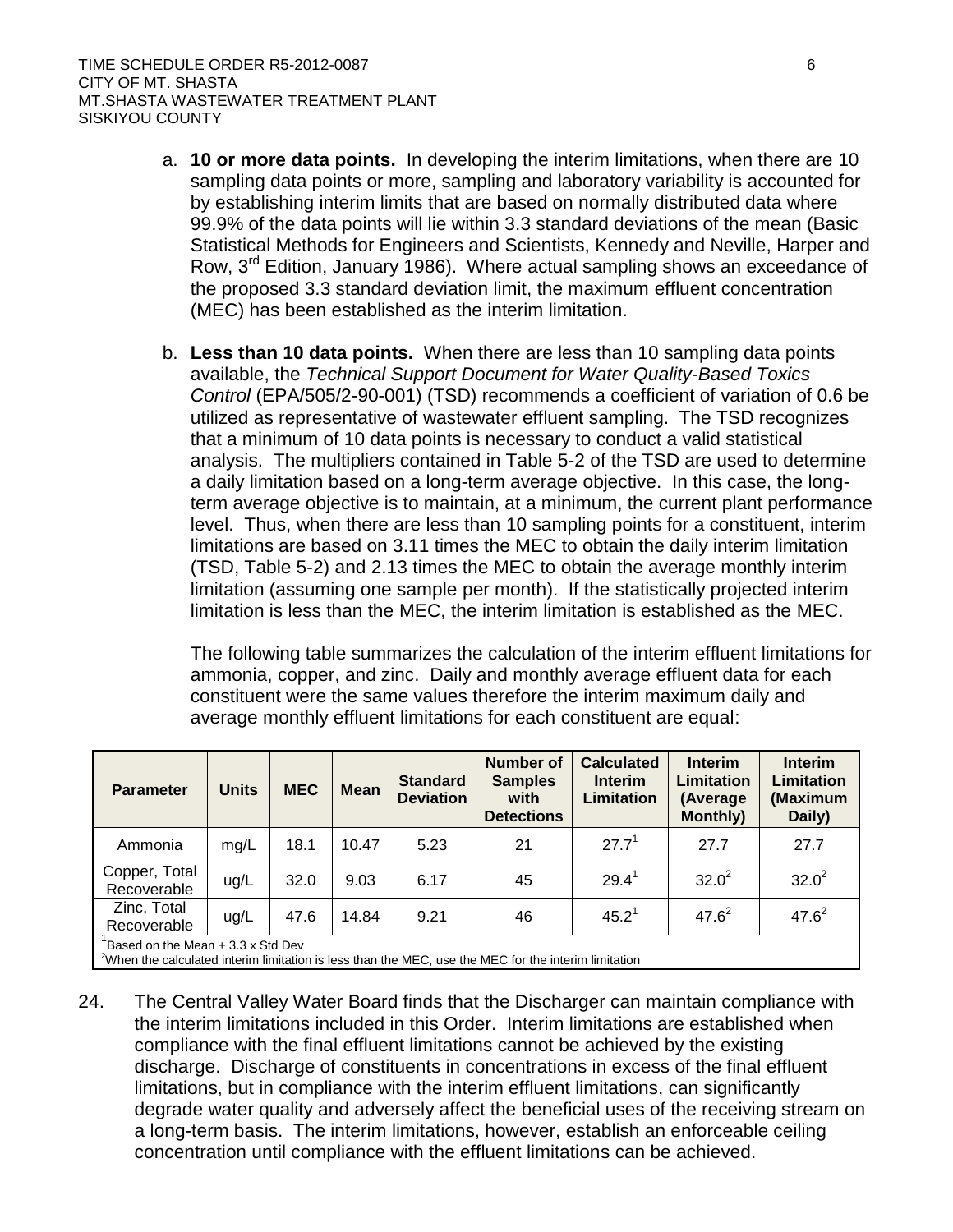- 25. On 4 October 2012, in Rancho Cordova, California, after due notice to the Discharger and all other affected persons, the Central Valley Water Board conducted a public hearing at which evidence was received to consider a Time Schedule Order under CWC section 13300 to establish a time schedule to achieve compliance with waste discharge requirements.
- 26. Issuance of this Order is exempt from the provisions of the California Environmental Quality Act (Public Resources Code, Section 21000, et seq.) ("CEQA"), under Water Code Section 13389, since any adoption or modification of a NPDES Permit for an existing source is exempt and this order only serves to implement such a NPDES permit. This Order is also exempt from CEQA in accordance with Section 15321(a)(2), Title 14, California Code of Regulations. This Order is not subject to the limitations of Government Code section 65962.5(c)(3) [Cortese List] on use of categorical exemptions because it does not involve the discharge of "hazardous" materials as used in that statute, but rather involves the discharge of treated domestic wastewater. In addition, adoption of this Order is not subject to CEQA because this Order does not have the potential to cause a significant impact on the environment (Title 14 CCR section 15061(b)(3)) as it is intended to enforce preexisting requirements to improve the quality of ongoing discharges that are part of the CEQA "baseline". Any plant upgrades or replacement are the result of WDR Order R5-2012-0086 and not this Order.
- 27. In the event the selected alternative requires additional review under CEQA, the Discharger shall conduct required review and obtain appropriate approval prior to initiating construction.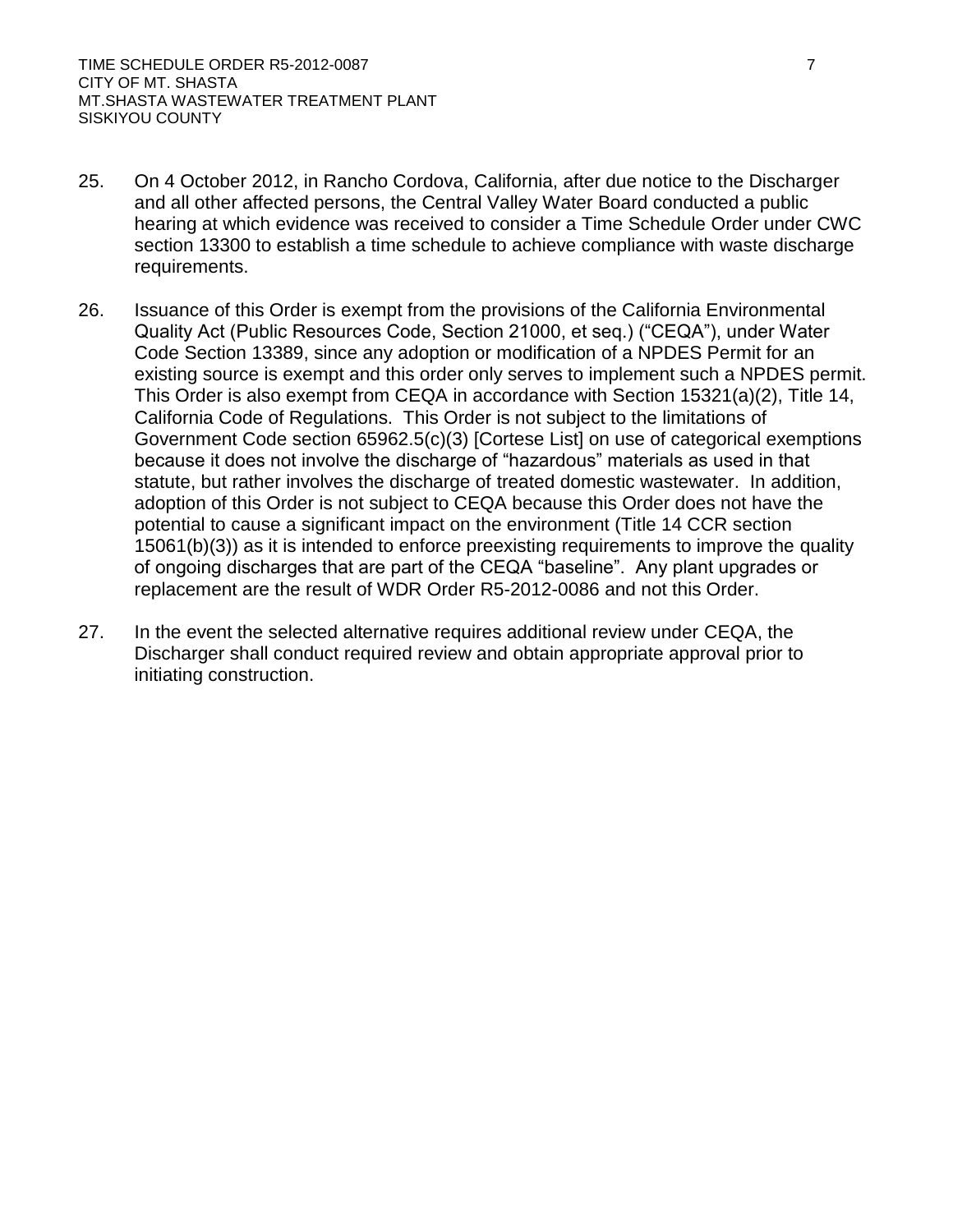#### **IT IS HEREBY ORDERED THAT:**

1. The Discharger shall comply with the following time schedule to ensure compliance with the final effluent limitations for ammonia, copper, and zinc contained in WDR Order R5-2012-0086 as described in the above Findings:

| Task                                                                                                                                                                                                                                                                                                                                                    | <b>Compliance Date</b>                                                  |  |  |  |  |
|---------------------------------------------------------------------------------------------------------------------------------------------------------------------------------------------------------------------------------------------------------------------------------------------------------------------------------------------------------|-------------------------------------------------------------------------|--|--|--|--|
| Submit and implement a Pollution Prevention Plan (PPP) <sup>1</sup> pursuant to<br>CWC section 13263.3 for ammonia, copper, and zinc                                                                                                                                                                                                                    | 6 Months after Adoption Date of<br>this Order                           |  |  |  |  |
| Submit Method of Compliance Workplan/Schedule.                                                                                                                                                                                                                                                                                                          | 6 Months after Adoption Date of<br>this Order                           |  |  |  |  |
| Progress Reports <sup>2</sup>                                                                                                                                                                                                                                                                                                                           | 1 June, annually, after approval of<br>workplan until final compliance. |  |  |  |  |
| Submit Method of Compliance Project Report (e.g. preliminary<br>engineering report)                                                                                                                                                                                                                                                                     | 1 June 2014                                                             |  |  |  |  |
| Begin Compliance Project                                                                                                                                                                                                                                                                                                                                | 1 June 2015                                                             |  |  |  |  |
| Achieve compliance with applicable final effluent limits for ammonia,<br>copper, and zinc.                                                                                                                                                                                                                                                              | 1 June 2017                                                             |  |  |  |  |
| The Discharger shall implement a new Pollution Prevention Plan (PPP) and shall meet the requirements<br>specified in California Water Code Section 13263.                                                                                                                                                                                               |                                                                         |  |  |  |  |
| 2<br>The progress reports shall detail what steps have been implemented towards achieving compliance with<br>waste discharge requirements, including studies, construction progress, evaluation of measures<br>implemented, and recommendations for additional measures as necessary to achieve full compliance<br>with the final effluent limitations. |                                                                         |  |  |  |  |

#### **COMPLIANCE TIME SCHEDULE TABLE**

The following interim average monthly and maximum daily effluent limitations shall be effective immediately in lieu of the final effluent limitations for ammonia, copper, and zinc contained in WDR Order R5-2012-0086. The final effluent limitations at Discharge Point No. 001 for ammonia, copper, and zinc contained in WDR Order R5-2012-0086 shall become effective on 1 June 2017, or when the Discharger is able to come into compliance, whichever is sooner.

| <b>Parameter</b>          | <b>Units</b> | <b>Interim Average Monthly</b><br><b>Effluent Limitation</b> | <b>Interim Maximum Daily</b><br><b>Effluent Limitation</b> |  |
|---------------------------|--------------|--------------------------------------------------------------|------------------------------------------------------------|--|
| Ammonia                   | mg/L         | 27.7                                                         | 27.7                                                       |  |
| Copper, Total Recoverable | ug/L         | 32.0                                                         | 32.0                                                       |  |
| Zinc, Total Recoverable   | ug/L         | 47.6                                                         | 47.6                                                       |  |